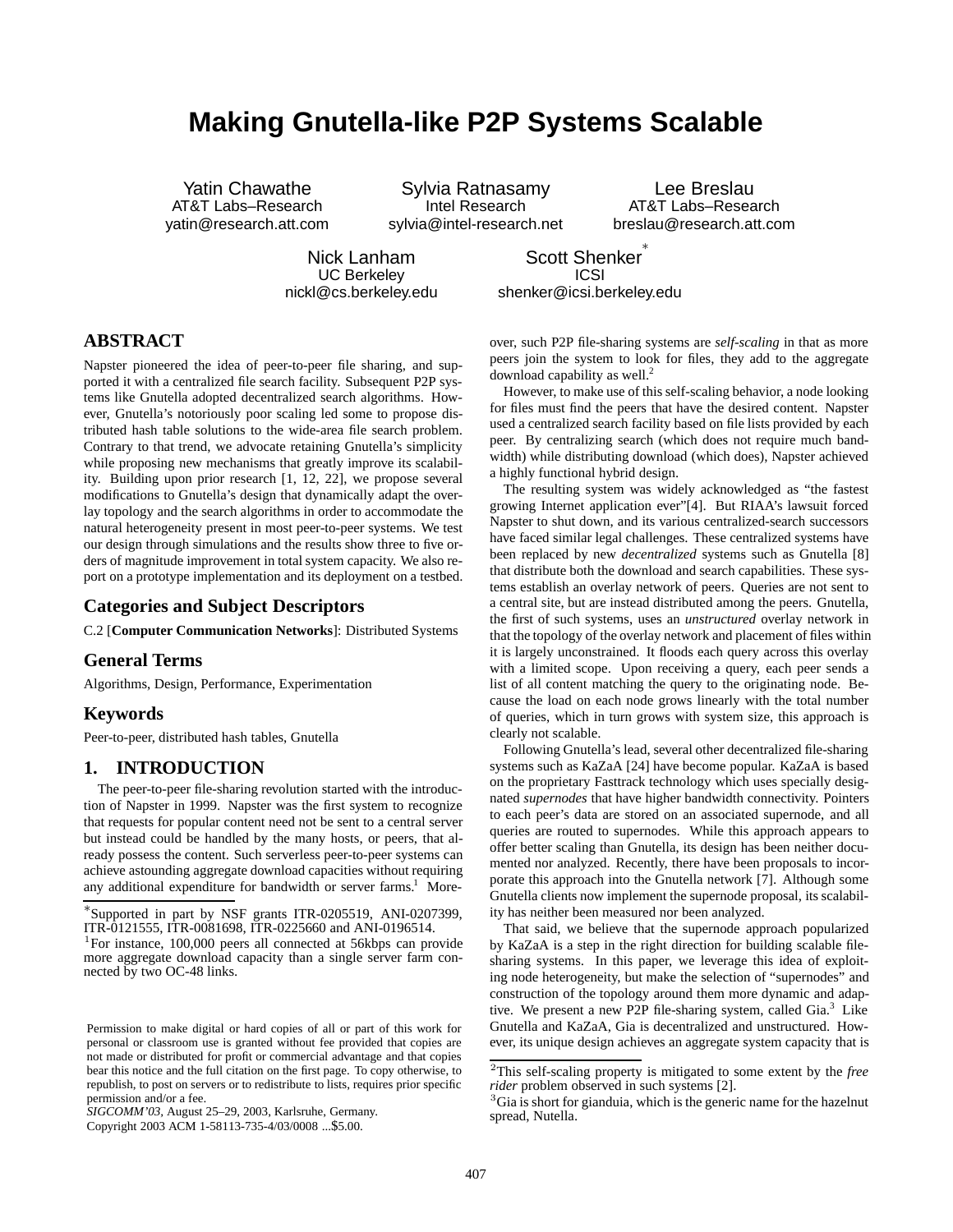three to five orders of magnitude better than that of Gnutella as well as that of other attempts to improve Gnutella [12, 24]. As such, it retains the simplicity of an unstructured system while offering vastly improved scalability.

The design of Gia builds on a substantial body of previous work. As in the recent work by Lv *et al.* [12], Gia replaces Gnutella's flooding with random walks. Following the work of Adamic *et al.* [1], Gia recognizes the implications of the overlay network's topology while using random walks and therefore includes a topology adaptation algorithm. Similarly, the lack of flow control has been recognized as a weakness in the original Gnutella design [16], and Gia introduces a token-based flow control algorithm. Finally, like KaZaA, Gia recognizes that there is significant heterogeneity in peer bandwidth and incorporates heterogeneity into each aspect of our design.

While Gia does build on these previous contributions, Gia is, to our knowledge, the first open design that (a) combines all these elements, and (b) recognizes the fact that peers have capacity constraints and adapts its protocols to account for these constraints. Our simulations suggest that this results in a tremendous boost for Gia's system performance. Moreover, this performance improvement comes not just from a single design decision but from the synergy among the various design features.

We discuss Gia's design in Section 3, its performance in Section 4, and a prototype implementation and associated practical issues in Section 5. However, before embarking on the description of Gia, we first ask why not just use *Distributed Hash Tables* (DHTs).

# **2. WHY NOT DHTS?**

Distributed Hash Tables are a class of recently-developed systems that provide hash-table-like semantics at Internet scale [25, 18, 27]. Much (although not all) of the original rationale for DHTs was to provide a scalable replacement for unscalable Gnutella-like file sharing systems. The past few years has seen a veritable frenzy of research activity in this field, with many design proposals and suggested applications. All of these proposals use *structured* overlay networks where both the data placement and overlay topology are tightly controlled. The hash-table-like lookup() operation provided by DHTs typically requires only *<sup>O</sup>*(log *<sup>n</sup>*) steps, whereas in comparison, Gnutella requires  $O(n)$  steps to reliably locate a specific file.

Given this level of performance gain afforded by DHTs, it is natural to ask why bother with Gia when DHTs are available. To answer this question, we review three relevant aspects of P2P file sharing.

*#1: P2P clients are extremely transient.* Measured activity in Gnutella and Napster indicates that the median up-time for a node is 60 minutes  $[22]$ .<sup>4</sup> For large systems of, say, 100,000 nodes, this implies a churn rate of over 1600 nodes coming and going per minute. Churn causes little problem for Gnutella and other systems that employ unstructured overlay networks as long as a peer doesn't become disconnected by the loss of all of its neighbors, and even in that case the peer can merely repeat the bootstrap procedure to re-join the network. In contrast, churn does cause significant overhead for DHTs. In order to preserve the efficiency and correctness of routing, most DHTs require *<sup>O</sup>*(log *<sup>n</sup>*) repair operations after each failure. *Graceless* failures, where a node fails without beforehand informing its neighbors and transferring the relevant state, require more time and work in DHTs to (a) discover the failure and (b) rereplicate the lost data or pointers. If the churn rate is too high, the overhead caused by these repair operations can become substantial



**Figure 1:** *Most download requests are for well-replicated files.*

and could easily overwhelm nodes with low-bandwidth dial-up connections.

*#2: Keyword searches are more prevalent, and more important, than exact-match queries.* DHTs excel at supporting exact-match lookups: given the exact name of a file, they translate the name into a key and perform the corresponding lookup(key) operation. However, DHTs are les adept at supporting keyword searches: given a sequence of keywords, find files that match them. The current use of P2P file-sharing systems, which revolves around sharing music and video, requires such keyword matching. For example, to find the song "Ray of Light" by Madonna, a user typically submits a search of the form "madonna ray of light" and expects the file-sharing system to locate files that match all of the keywords in the search query. This is especially important since there is no unambiguous naming convention for file names in P2P systems, and thus often the same piece of content is stored by different nodes under several (slightly different) names.

Supporting such keyword searching on top of DHTs is a nontrivial task. For example, the typical approach [11, 19, 26] of constructing an inverted index per keyword can be expensive to maintain in the face of frequent node (and hence file) churn. This is only further complicated by the additional caching algorithms needed to avoid overloading nodes that store the index for popular keywords. It is possible that some of these problems maybe addressable in DHTs, as indicated by the deployment of the Overnet file sharing application [15], which is based on the Kademlia DHT [14]. Still, DHT-based solutions typically need to go to great lengths to incorporate query models beyond the simple exact-match search. In contrast, Gnutella and other similar systems effortlessly support keyword searches and other complex queries since all such searches are executed locally on a node-by-node basis.

*#3: Most queries are for hay,not needles.* DHTs have *exact* recall, in that knowing the name of a file allows you to find it, even if there is only a single copy of that file in the system. In contrast, Gnutella cannot reliably find single copies of files unless the flooded query reaches all nodes; we call such files *needles*. However, we expect that most queries in the popular P2P file-sharing systems are for relatively well-replicated files, which we call *hay*. By the very nature of P2P file-sharing, if a file is requested frequently, then as more and more requesters download the file to their machines, there will be many copies of it within the system. We call such systems, where most queries are for well-replicated content, *mass-market* filesharing systems.

Gnutella can easily find well-replicated files. Thus, if most searches are for hay, not needles, then Gnutella's lack of exact recall is not a significant disadvantage. To verify our conjecture that most queries

<sup>4</sup>We understand that there is some recently published work [3] that questions the exact numbers in this study, but the basic point remains that the peer population is still quite transient.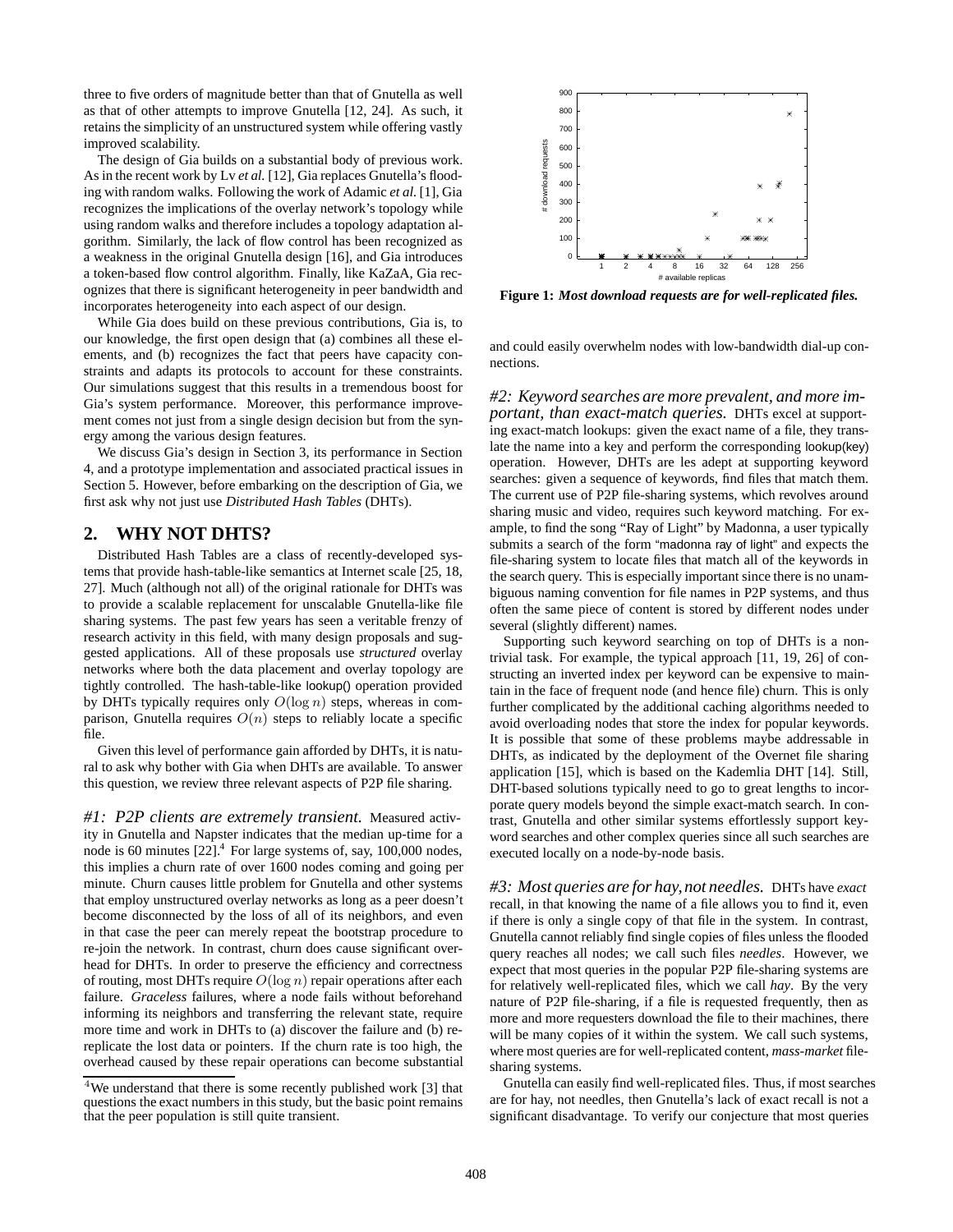are indeed for hay, we gathered traces of queries and download requests using an instrumented Gnutella client. Our tracing tool crawled the Gnutella network searching for files that match the top 50 query requests seen. After gathering the file names and the number of available copies of each of these files, the tool turned around and offered the same files for download to other Gnutella clients. We then measured the number of download requests seen by the tracing tool for this offered content. Figure 1 shows the distribution of the download requests versus the number of available replicas. We notice that most of the requests correspond to files that have a large number of available replicas. $5$  For example, half of the requests were for files with more than 100 replicas, and approximately 80% of the requests were for files with more than 80 replicas.

In summary, Gnutella-like designs are more robust in the face of transients and support general search facilities, both important properties to P2P file sharing. They are less adept than DHTs at finding needles, but this may not matter since most P2P queries are for hay. Thus, we conjecture that for mass-market file-sharing applications, improving the scalability of unstructured P2P systems, rather than turning to DHT-based systems, may be the better approach.

# **3. GIA DESIGN**

Gnutella-like systems have one basic problem: when faced with a high aggregate query rate, nodes quickly become overloaded and the system ceases to function satisfactorily. Moreover, this problem gets worse as the size of the system increases. Our first goal in designing Gia is to create a Gnutella-like P2P system that can handle much higher aggregate query rates. Our second goal is to have Gia continue to function well with increasing system sizes. To achieve this scalability, Gia strives to avoid overloading any of the nodes by explicitly accounting for their capacity constraints. In an earlier workshop paper [13], we presented a preliminary proposal for incorporating capacity awareness into Gnutella. In our current work, we refine those ideas and present a thorough design, detailed algorithms, and a prototype implementation of the new system. We begin with an overview of the reasoning behind our system design and then provide a detailed discussion of the various components and protocols.

#### **3.1 Design Rationale**

The Gnutella protocol [6] uses a flooding-based search method to find files within its P2P network. To locate a file, a node queries each of its neighbors, which in turn propagate the query to their neighbors, and so on until the query reaches all of the clients within a certain radius from the original querier. Although this approach can locate files even if they are replicated at an extremely small number of nodes, it has obvious scaling problems. To address this issue, Lv *et al.* [12] proposed replacing flooding with random walks. Random walks are a well-known technique in which a query message is forwarded to a randomly chosen neighbor at each step until sufficient responses to the query are found. Although they make better utilization of the P2P network than flooding, they have two associated problems:

1. A random walk is essentially a blind search in that at each step a query is forwarded to a random node without taking into account any indication of how likely it is that the node will have responses for the query.

2. If a random walker query arrives at a node that is already overloaded with traffic, it may get queued for a long time before it is handled.

Adamic *et al.* [1] addressed the first problem by recommending that instead of using purely random walks, the search protocol should bias its walks toward high-degree nodes. The intuition behind this is that if we arrange for neighbors to be aware of each other's shared files, high-degree nodes will have (pointers to) a large number of files and hence will be more likely to have an answer that matches the query. However, this approach ignores the problem of overloaded nodes. In fact, by always biasing the random walk towards high-degree nodes, it can exacerbate the problem if the highdegree node does not have the capacity to handle a large number of queries.

The design of Gia, on the other hand, explicitly takes into account the capacity constraints associated with each node in the P2P network. The capacity of a node depends upon a number of factors including its processing power, disk latencies, and access bandwidth. It is well-documented that nodes in networks like Gnutella exhibit significant heterogeneity in terms of their capacity to handle queries [22]. Yet, none of the prior work on scaling Gnutella-like systems leverages this heterogeneity. In the design of Gia, we explicitly accommodate (and even exploit) heterogeneity to achieve better scaling. The four key components of our design are summarized below:

- A *dynamic topology adaptation* protocol that puts most nodes within short reach of high capacity nodes. The adaptation protocol ensures that the well-connected (*i.e.,* high-degree) nodes, which receive a large proportion of the queries, actually have the capacity to handle those queries.
- An *active flow control* scheme to avoid overloaded hot-spots. The flow control protocol explicitly acknowledges the existence of heterogeneity and adapts to it by assigning flow-control tokens to nodes based on available capacity.
- *One-hop replication* of pointers to content. All nodes maintain pointers to the content offered by their immediate neighbors. Since the topology adaptation algorithm ensures a congruence between high capacity nodes and high degree nodes, the one-hop replication guarantees that high capacity nodes are capable of providing answers to a greater number of queries.
- A *search protocol* based on biased random walks that directs queries towards high-capacity nodes, which are typically best able to answer the queries.

# **3.2 Detailed Design**

The framework for the Gia client and protocols is modeled after the current Gnutella protocol [6]. Clients connect to each other using a three-way handshake protocol. All messages exchanged by clients are tagged at their origin with a *globally unique identifier* or GUID, which is a randomly generated sequence of 16 bytes. The GUID is used to track the progress of a message through the Gia network and to route responses back to the originating client.

We extend the Gnutella protocol to take into account client capacity and network heterogeneity. For this discussion, we assume that client capacity is a quantity that represents the number of queries that the client can handle per second. In practice, the capacity will have to be determined as a function of a client's access bandwidth, processing power, disk speed, etc. We discuss the four protocol components in detail below.

<sup>&</sup>lt;sup>5</sup>Note that since the tracing tool only captures the download requests that came directly to it, we miss all of the requests that went to the other nodes that also had copies of the same file. Thus our numbers can only be a lower bound on how popular well-replicated content is.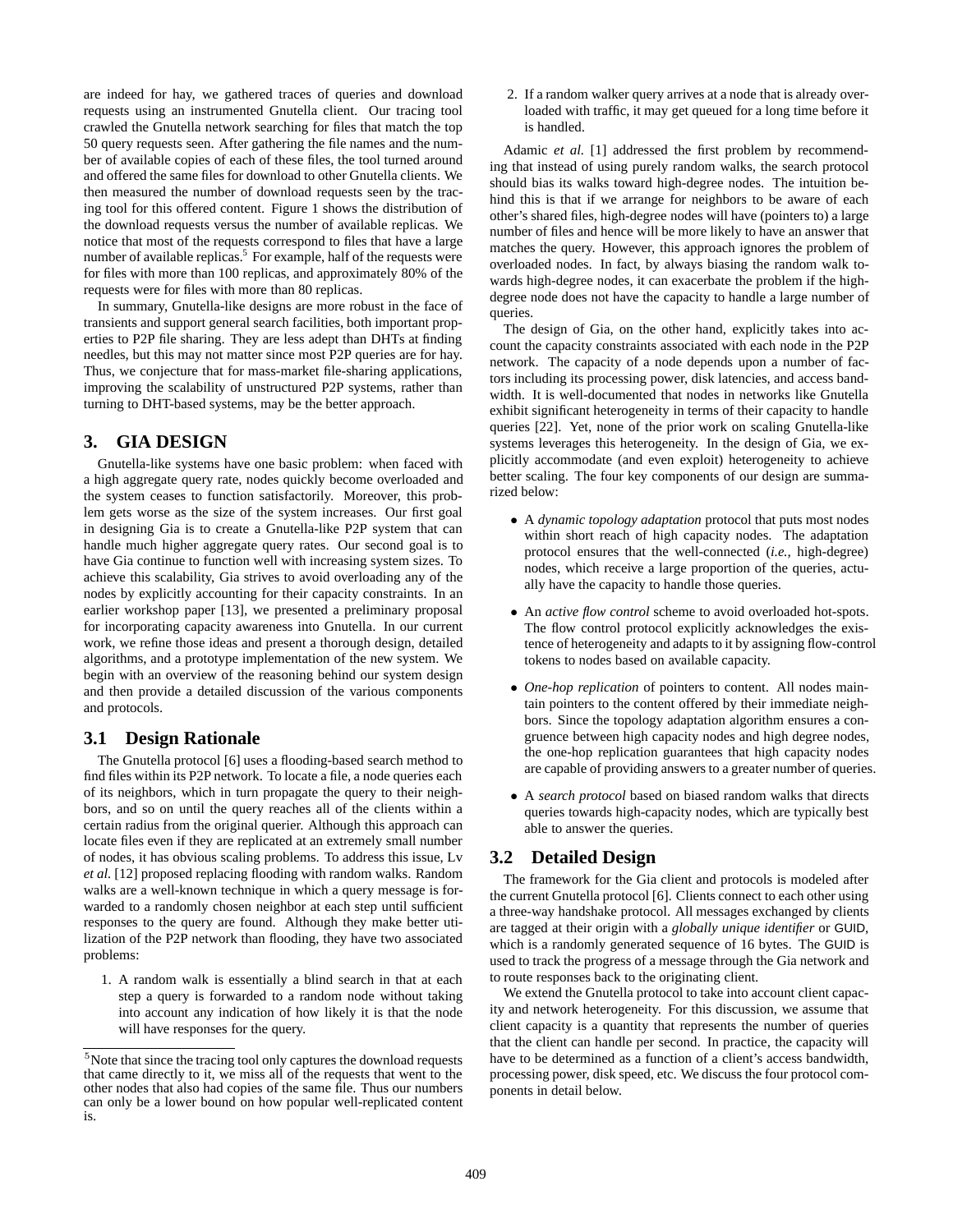Let *C<sup>i</sup>* represent capacity of node *i* **if**  $num\_nbrs_X + 1 \leq max\_nbrs$  **then** {we have room} ACCEPT *Y* ; return {we need to drop a neighbor}  $subset$  *i*  $\forall$  *i*  $\in$  *nbrsx* such that  $C_i \leq C_Y$ **if** no such neighbors exist **then** REJECT *Y* ; return candidate *Z* ←highest-degree neighbor from *subset* **if**  $(C_Y > max(C_i \ \forall i \in nbrs_X)$  } {*Y* has higher capacity} **or**  $(num\_nbrs_Z > num\_nbrs_Y + H)$  {*Y* has fewer nbrs} **then** DROP *Z*; ACCEPT *Y* **else** REJECT *Y*

**Algorithm 1:**  $pick\_neighbor\_to\_drop(X, Y)$ :

When node *X* tries to add *Y* as a new neighbor, determine whether there is room for  $Y$ . If not, pick one of  $X$ 's existing neighbors to drop and replace it with *Y* . (In the algorithm, *H* represents a hysteresis factor.)

#### *3.2.1 Topology Adaptation*

The topology adaptation algorithm is the core component that connects the Gia client to the rest of the network. In this section, we provide an overview of the adaptation process, while leaving the details of some of the specific mechanisms for discussion later in Section 5. When a node starts up, it uses bootstrapping mechanisms similar to those in Gnutella to locate other Gia nodes. Each Gia client maintains a *host cache* consisting of a list of other Gia nodes (their IP address, port number, and capacity). The host cache is populated throughout the lifetime of the client using a variety of rendezvous mechanisms including contacting well-known web-based host caches [5] and exchanging host information with neighbors through PING-PONG messages [6]. Entries in the host cache are marked as dead if connections to those hosts fail. Dead entries are periodically aged out.

The goal of the topology adaptation algorithm is to ensure that high capacity nodes are indeed the ones with high degree and that low capacity nodes are within short reach of higher capacity ones. To achieve this goal, each node independently computes a *level of satisfaction* (*S*). This is a quantity between 0 and 1 that represents how satisfied a node is with its current set of neighbors. A value of  $S = 0$  means that the node is quite dissatisfied, while  $S = 1$ suggests that the node is fully satisfied. As long as a node is not fully satisfied, the topology adaptation continues to search for appropriate neighbors to improve the satisfaction level. Thus, when a node starts up and has fewer than some pre-configured minimum number of neighbors, it is in a dissatisfied state  $(S = 0)$ . As it gathers more neighbors, its satisfaction level rises, until it decides that its current set of neighbors is sufficient to satisfy its capacity, at which point the topology adaptation becomes quiescent. In Section 5.2, we describe the details of the algorithm used to compute the satisfaction level.

To add a new neighbor, a node (say *X*) randomly selects a small number of candidate entries from those in its host cache that are not marked dead and are not already neighbors. From these randomly chosen entries, *X* selects the node with maximum capacity greater than its own capacity. If no such candidate entry exists, it selects one at random. Node *X* then initiates a three-way handshake to the selected neighbor, say *Y* .

During the handshake, each node makes a decision whether or not to accept the other node as a new neighbor based upon the capacities and degrees of its existing neighbors and the new node. In order

to accept the new node, we may need to drop an existing neighbor. Algorithm 1 shows the steps involved in making this determination. The algorithm works as follows. If, upon accepting the new connection, the total number of neighbors would still be within a preconfigured bound *max nbrs*, then the connection is automatically accepted. Otherwise, the node must see if it can find an appropriate existing neighbor to drop and replace with the new connection.

*X* always favors *Y* and drops an existing neighbor if *Y* has higher capacity than all of *X*'s current neighbors. Otherwise, it decides whether to retain *Y* or not as follows. From all of *X*'s neighbors that have capacity less than or equal to that of *Y* , we choose the neighbor *Z* that has the highest degree. This neighbor has the least to lose if *X* drops it in favor of *Y* . The neighbor will be dropped *only* if the new node *Y* has fewer neighbors than *Z*. This ensures that we do not drop already poorly-connected neighbors (which could get disconnected) in favor of well-connected ones.<sup>6</sup> The topology adaptation algorithm thus tries to ensure that the adaptation process makes forward progress toward a stable state. Results from experiments measuring the topology adaptation process are discussed later in Section 5.4.

#### *3.2.2 Flow control*

To avoid creating hot-spots or overloading any one node, Gia uses an active flow control scheme in which a sender is allowed to direct queries to a neighbor only if that neighbor has notified the sender that it is willing to accept queries from the sender. This is in contrast to most proposed Gnutella flow-control mechanisms [16], which are reactive in nature: receivers drop packets when they start to become overloaded; senders can infer the likelihood that a neighbor will drop packets based on responses that they receive from the neighbor, but there is no explicit feedback mechanism. These technique may be acceptable when queries are flooded across the network, because even if a node drops a query, other copies of the query will propagate through the network. However, Gia uses random walks (to address scaling problems with flooding) to forward a single copy of each query. Hence, arbitrarily dropping queries is not an appropriate solution.

To provide better flow control, each Gia client periodically assigns flow-control tokens to its neighbors. Each token represents a single query that the node is willing to accept. Thus, a node can send a query to a neighbor only if it has received a token from that neighbor, thus avoiding overloaded neighbors. In the aggregate, a node allocates tokens at the rate at which it can process queries. If it receives queries faster than it can forward them (either because it is overloaded or because it has not received enough tokens from its neighbors), then it starts to queue up the excess queries. If this queue gets too long, it tries to reduce the inflow of queries by lowering its token allocation rate.

To provide an incentive for high-capacity nodes to advertise their true capacity, Gia clients assign tokens in proportion to the neighbors' capacities, rather than distributing them evenly between all neighbors. Thus, a node that advertises high capacity to handle incoming queries is in turn assigned more tokens for its own outgoing queries. We use a token assignment algorithm based on Start-time Fair Queuing (SFQ) [9]. Each neighbor is assigned a fair-queuing weight equal to its capacity. Neighbors that are not using any of their assigned tokens are marked as inactive and the left-over capacity is automatically redistributed proportionally between the remaining neighbors. As neighbors join and leave, the SFQ algorithm recon-

 ${}^{6}$ To avoid having *X* flip back and forth between *Y* and *Z*, we add a level of hysteresis: we drop *Z* and add *Y* only if *Y* has at least *H* fewer neighbors than *Z*, where *H* represents the level of hysteresis. In our simulations and implementation, we set the value of *H* to 5.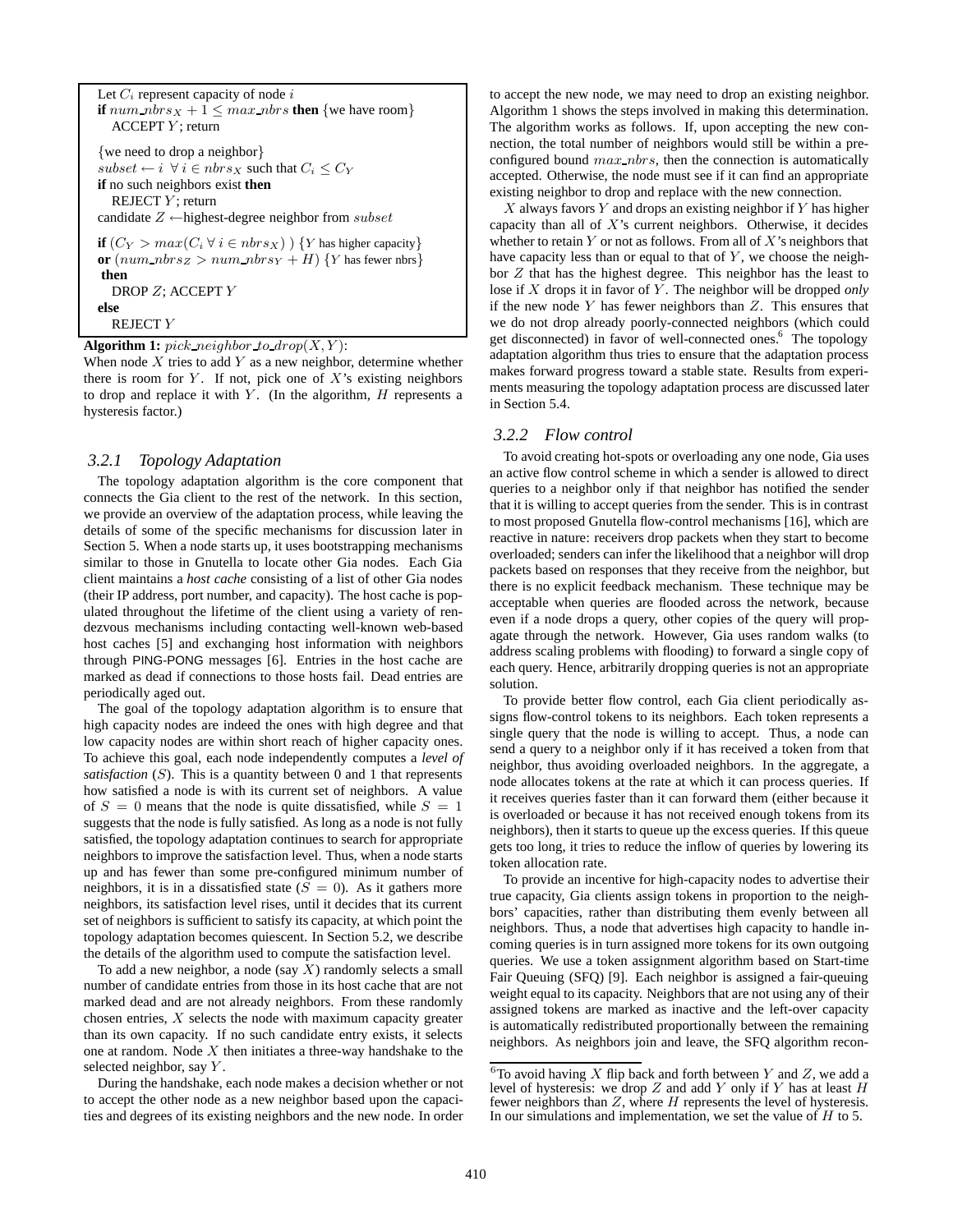figures its token allocation accordingly.<sup>7</sup> Token assignment notifications can be sent to neighbors either as separate control messages or by piggy-backing on other messages.

#### *3.2.3 One-hop Replication*

To improve the efficiency of the search process, each Gia node actively maintains an index of the content of each of its neighbors. These indices are exchanged when neighbors establish connections to each other, and periodically updated with any incremental changes. Thus, when a node receives a query, it can respond not only with matches from its own content, but also provide matches from the content offered by all of its neighbors. When a neighbor is lost, either because it leaves the system, or due to topology adaptation, the index information for that neighbor gets flushed. This ensures that all index information remains mostly up-to-date and consistent throughout the lifetime of the node.

#### *3.2.4 Search Protocol*

The combination of topology adaptation (whereby high capacity nodes have more neighbors) and one-hop replication (whereby nodes keep an index of their neighbors' shared files) ensures that high capacity nodes can typically provide useful responses for a large number of queries. Hence, the Gia search protocol uses a *biased* random walk: rather than forwarding incoming queries to randomly chosen neighbors, a Gia node selects the highest capacity neighbor for which it has flow-control tokens and sends the query to that neighbor. If it has no tokens from any neighbors, it queues the query until new tokens arrive.

We use TTLs to bound the duration of the biased random walks and book-keeping techniques to avoid redundant paths. With bookkeeping, each query is assigned a unique GUID by its originator node. A node remembers the neighbors to which it has already forwarded queries for a given GUID. If a query with the same GUID arrives back at the node, it is forwarded to a different neighbor. This reduces the likelihood that a query traverses the same path twice. To ensure forward progress, if a node has already sent the query to all of its neighbors, it flushes the book-keeping state and starts re-using neighbors.

Each query has a MAX RESPONSES parameter, the maximum number of matching answers that the query should search for. In addition to the TTL, query duration is bounded by MAX RESPONSES. Every time a node finds a matching response for a query, it decrements the MAX RESPONSES in the query. Once MAX RESPONSES hits zero, the query is discarded. Query responses are forwarded back to the originator along the reverse-path associated with the query. If the reverse-path is lost due to topology adaptation or if queries or responses are dropped because of node failure, we rely on recovery mechanisms described later in Section 5.3 to handle the loss.

Finally, since a node can generate a response either for its own files or for the files of one of its neighbors, we append to the forwarded query the addresses of the nodes that own those files. This ensures that the query does not produce multiple redundant responses for the same instance of a file; a response is generated only if the node that owns the matching file is not already listed in the query message.

#### **4. SIMULATIONS**

In this section, we use simulations to evaluate Gia and compare its performance to two other unstructured P2P systems. Thus our simulations refer to the following four models:

| Capacity level | Percentage of nodes |
|----------------|---------------------|
| 1 x            | 20%                 |
| 10x            | 45%                 |
| 100x           | 30%                 |
| 1000x          | 4.9%                |
| 10000x         | $0.1\%$             |

**Table 1: Gnutella-like node capacity distributions.**

- FLOOD: Search using TTL-scoped flooding over random topologies. This represents the Gnutella model.
- RWRT: Search using random walks over random topologies. This represents the recommended search technique suggested by Lv *et al.* [12] for avoiding the scalability problems with flooding.
- SUPER: Search using supernode mechanisms [7, 24]. In this approach, we classify nodes as supernodes and non-supernodes. Queries are flooded only between supernodes.
- GIA: Search using the Gia protocol suite including topology adaptation, active flow control, one-hop replication, and biased random walks.

We first describe our simulation model and the metrics used for evaluating the performance of our algorithms. Then we report the results from a range of simulations. Our experiments focus on the aggregate system behavior in terms of its capacity to handle queries under a variety of conditions. We show how the individual components of our system (topology adaptation, flow control, one-hop replication, and searches based on biased random walks) and the synergies between them affect the total system capacity. Due to space limitations, we do not present detailed results evaluating tradeoffs within each design component.

#### **4.1 System Model**

To capture the effect of query load on the system, the Gia simulator imposes capacity constraints on each of the nodes within the system. We model each node  $i$  as possessing a capacity  $C_i$ , which represents the number of messages (such as queries and add/drop requests for topology adaptation) that it can process per unit time. If a node receives queries from its neighbors at a rate higher than its capacity  $C_i$  (as can happen in the absence of flow control), then the excess queries are modeled as being queued in connection buffers until the receiving node can read the queries from those buffers.

For most of our simulations, we assign capacities to nodes based on a distribution that is derived from the measured bandwidth distributions for Gnutella as reported by Saroiu *et al.* [22]. Our capacity distribution has five levels of capacity, each separated by an order of magnitude as shown in Table 1. As described in [22], this distribution reflects the reality that a fair fraction of Gnutella clients have dial-up connections to the Internet, the majority are connected via cable-modem or DSL and a small number of participants have high speed connections. For the SUPER experiments, nodes with capacities 1000x and 10000x are designated as supernodes.

In addition to its capacity, each node *i* is assigned a query generation rate  $q_i$ , which is the number of queries that node  $i$  generates per unit time. For our experiments, we assume that all nodes generate queries at the same rate (bounded, of course, by their capacities). When queries need to be buffered, they are held in queues. We model all incoming and outgoing queues as having infinite length. We realize that, in practice, queues are not infinite, but we make this assumption since the effect of dropping a query and adding it to an arbitrarily long queue is essentially the same.

<sup>7</sup>Details of the SFQ algorithm for proportional allocation can be found in [9].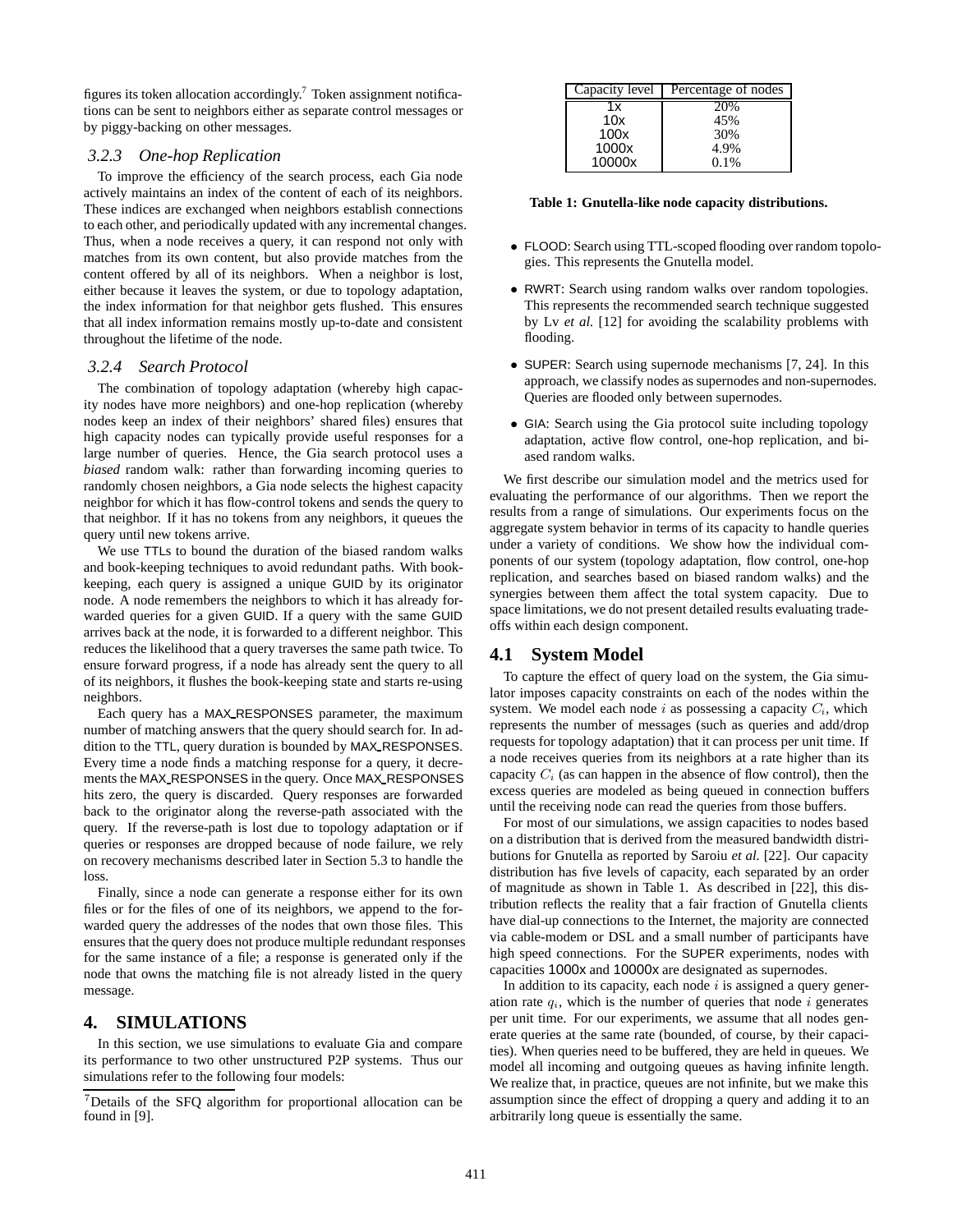

**Figure 2: Success rate, hop-count and delay under increasing query load for a 10,000 node Gia network.**

Queries are modeled as searching for specific keywords. Each keyword maps on to a set of files. Files are randomly replicated on nodes. All files associated with a specific keyword are potential *answers* for a query with that keyword. We use the term *replication factor* to refer to the fraction of nodes at which answers to queries reside. Thus, performing a query for a keyword that has a replication factor of 1% implies that an answer to this query can be found at 1% of the nodes in the system. In a deployed system, real search traffic will include many different queries covering a range of replication factors simultaneously. However, each search process proceeds largely independently (aside from delays within queues and the actions of flow control). Hence, rather than having to pick a specific distribution of queries, each looking for keywords with their own replication factors, we focus on a stream of queries all with a particular replication factor and study how our results vary as we change the replication factor.

We begin our simulations with a randomly connected topology.<sup>8</sup> The GIA simulations use topology adaptation to reconfigure this initial topology. The algorithms use two pre-configured parameters: *min nbrs* and *max nbrs*. For all of our experiments, we use *min*  $nbrs = 3$ . We set  $max\_nbrs$  to 128. However, there is an additional constraint on *max nbrs*. To avoid mid- or low-capacity nodes from gathering so many neighbors that their capacity is too finely divided, we require that  $\frac{C}{num\_nbrs} \ge$  some  $min\_alloc$ , where  $min\_alloc$ represents the finest level of granularity into which we are willing to split a node's capacity. With this additional constraint, we note that for each node,  $max\_nbrs = min(max\_nbrs, \lfloor \frac{C}{min\_alloc} \rfloor$ ). After some preliminary simulations that tested the performance of the GIA some preliminary simulations that tested the performance of the GIA topology adaptation for different values of *min alloc*, we settled on  $min\_alloc = 4$ . All control traffic generated by the topology adaptation and other components is modeled as consuming resources: one unit of capacity per message. Thus, the simulator indirectly captures the impact of control traffic on the overall performance of the system.

For RWRT and FLOOD, there is no topology adaptation; we use a random graph. We know that Gnutella networks, in fact, exhibit properties similar to power-law graphs [20]. However, there is no assurance that high-degree nodes in the skewed Gnutella distribution are also high-capacity nodes. In fact, in the absence of an explicit congruence of high capacity with high degree, a random walk will cause the high-degree nodes to get overloaded. Comparing a random walk on such a topology to GIA would unfairly bias the results against the random walk. Hence, for RWRT, we choose to use a purely random topology with uniform degree distributions, which mitigates this problem. The RWRT performance on such a uniformly random graph is independent of the degree of the individual nodes;

<sup>8</sup>For the SUPER experiments, we use a topology where supernodes set up random connections among themselves. In addition, all nonsupernodes connect to one supernode at random.

all nodes will be visited with the same probability. On the other hand, the performance of FLOOD does depend on degree and in fact worsens with higher degree. For our experiments, we thus chose uniformly random graphs with an average degree of eight. This choice is ad hoc, but reflects a decision to avoid unnecessarily biasing against RWRT and FLOOD.

On average, the diameter of our random graphs is 7. Thus, for FLOOD and SUPER, we set the TTL for queries to 10 to ensure that queries do not get artificially limited. For RWRT and GIA, the TTL is set to a larger value (1024), but in this case setting the right TTL value is not as crucial because the random walks terminate when they find the required number of responses.

Although the simulator models the behavior of the various protocols discussed in Section 3, it does not capture individual packetlevel behavior nor does it account for any of the vagaries in network behavior caused by background traffic. We do this because our point is not to quantify the *absolute* performance of the algorithm in realworld terms, but to evaluate the *relative* performance of the various design choices. In Section 5.4, we present some preliminary results that report on our experiences with implementing and deploying Gia in the wide-area Internet.

#### **4.2 Performance Metrics**

To measure the effect of load on the system, we looked at three aspects of the system's performance as a function of the offered load: the *success rate* measured as the fraction of queries issued that successfully locate the desired files<sup>9</sup>, the *hop-count* measured as the number of hops required to locate the requested files, and the *delay* measured as the time taken by a query from start to finish. Figure 2 shows the success rate, hop-count and delay under increasing query load for a 10,000 node network running the Gia system. For these graphs, as in the remainder of our simulations, when we mention a query load of say 0.1, we mean that *every* node in the system issues 0.1 queries per unit time (bounded by the node's capacity, of course). As each of the graphs in the figure shows, when the query load increases, we notice a sharp "knee" in the curves beyond which the success rate drops sharply and delays increase rapidly. The hop-count holds steady until the knee-point and then decreases. The reason for this decrease is that hop-count is measured only for successful queries; under increasing load, successful queries tend to be those where the requested file is located within a few hops from the originator of the query. These graphs depict the existence of a knee in the GIA model; our simulations with RWRT, FLOOD, and SUPER over a range of replication factors revealed the same kind of behavior, although at different query loads.

<sup>&</sup>lt;sup>9</sup>A query is deemed unsuccessful if at the end of the simulation it has generated no responses and is stuck in queues within overloaded nodes.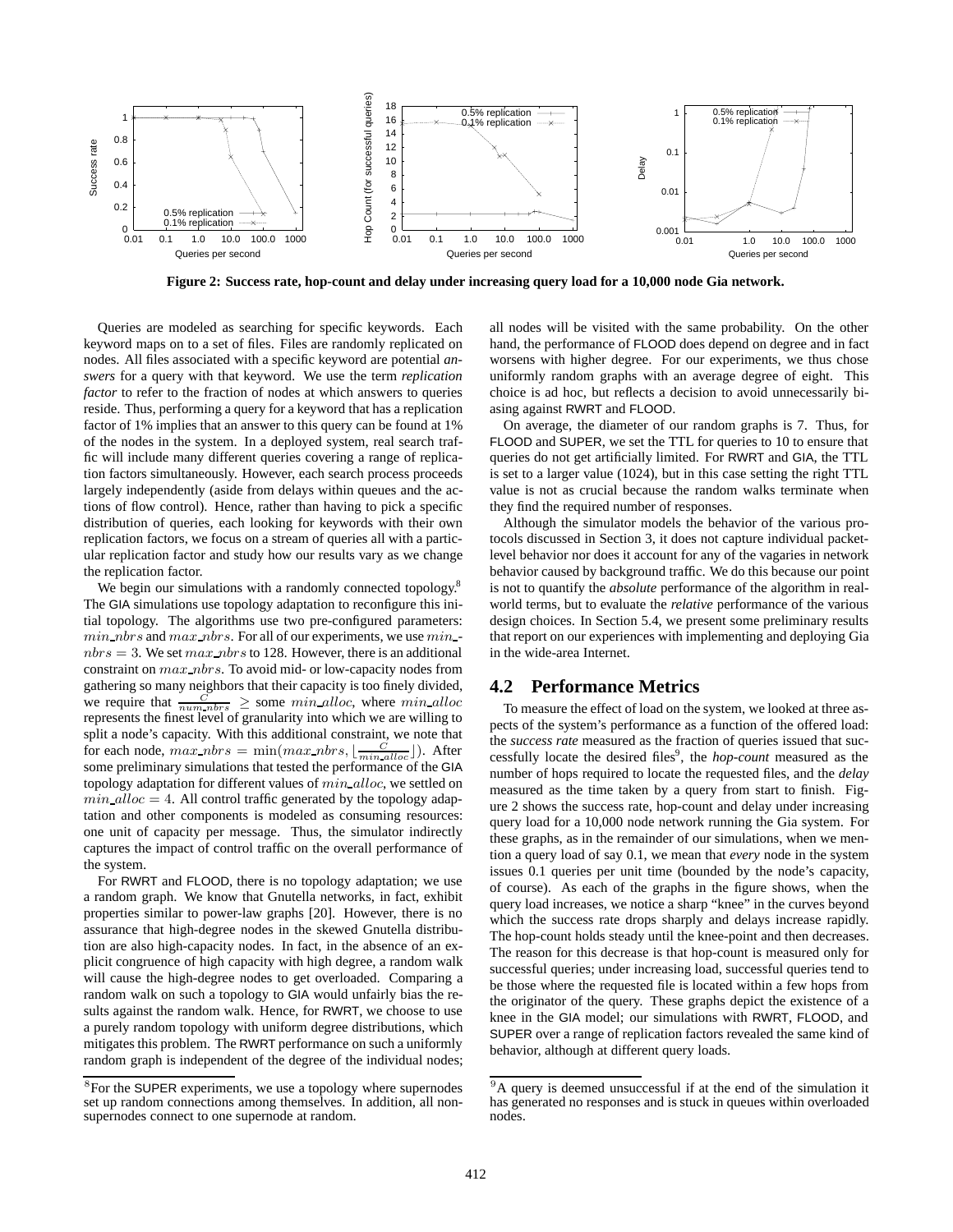

**Figure 3: Comparison of collapse point for the different algorithms at varying replication rates and different system sizes.**

Ideally, we want a system that achieves a high success rate while maintaining a low hop-count and delay. To do so, the system must operate before the knee shown in the graphs above. Consequently, we define the following metrics for use in our evaluation:

- **Collapse Point (CP):** the per node query rate at the knee, which we define as the point beyond which the success rate drops below 90%. This metric reflects total system capacity.
- **Hop-count before collapse (CP-HC):** the average hop-count prior to collapse.

We do not retain delay as a metric since the effect of increasing delay is effectively captured by the collapse point.

#### **4.3 Performance Comparison**

We compare the behavior of GIA, RWRT, SUPER and FLOOD under varying replication factors and different system sizes up to 10,000 nodes. We measured the CP and CP-HC under increasing replication factors. In Figures 3 and 4, we plot the results for systems with 5,000 and 10,000 nodes. Experiments with additional system sizes yielded results consistent with those presented here; we omit them from the graphs for clarity. For a 10,000 node system we simulate down to 0.01% replication since that corresponds to a single matching answer in the entire system for any query. Likewise, for 5,000 nodes we simulate down to 0.05% replication. We believe that a replication factor of 0.01% where only one in 10,000 nodes holds the answer to a query represents a fairly pessimistic test scenario. Each query in these experiments runs until it finds one matching answer. This represents the case where the query originator sets the MAX RESPONSES parameter (see Section 3.2.4) in the query to 1. In reality, most users expect a query to return multiple answers; we will look at that scenario later. For GIA and RWRT, we measure the average hop-count of all of the queries. Since for SUPER and FLOOD a query gets replicated at each hop, it is hard to define a consistent hop-count for the entire query; hence, we measure the hop-count as the number of hops taken to find the first answer.

Recall that our first goal in designing Gia was to enable it to handle a much higher aggregate query rate than Gnutella. The most obvious, and important, observation from Figures 3 and 4 is that the aggregate system capacity (as defined by the collapse point) is 3 to 5 orders of magnitude higher than either FLOOD or RWRT. Even when compared to the supernode approach, Gia does better especially at higher replication rates. This is not surprising since the flooding techniques used within supernodes limit their scalability. Thus, our goal of improving system capacity with Gia is clearly achieved. Our second goal was that Gia retain this ability to handle high aggregate query rates for systems of arbitrary sizes. As can be observed in the graphs, this goal is also satisfied. GIA's (and RWRT's) scaling behavior is determined by the replication factor. That is, at a



fixed replication factor, the CP and CP-HC are largely unaffected by system size. This is to be expected since the replication factor is the *percentage* of nodes at which answers are located. Thus, the performance figures we show here apply to *arbitrarily large* system sizes.

There are several other performance results of note.

- At higher replication factors, RWRT performs better than FLOOD by approximately two orders of magnitude but is comparable to FLOOD at lower replication rates. This follows from the fact that at low replication rates, to find a matching answer RWRT may have to visit all of the nodes in the system just like FLOOD.
- GIA achieves extremely low hop-counts at higher replication because, in such cases, high capacity nodes are quite likely to hold answers and these are quickly discovered by biased walks. However, at low replication some queries may have to travel far beyond the high capacity nodes resulting in higher hop-counts. FLOOD and SUPER achieve consistently low hop-counts (the number of hops to find the *first* matching answer), while the hop-count for RWRT is inversely proportional to the replication factor, since RWRT essentially amounts to random probing.
- The performance of FLOOD degrades with increasing system size. This is because, in FLOOD, each query is propagated to every other node in the system. With increasing number of nodes, there are more total number of queries in the system, and hence a greater query load arriving at each node. This causes the collapse point to fall as the system size increases. We observed similar effects with SUPER as seen from Figure 3.

These experiments clearly demonstrate GIA's scalability relative to RWRT, SUPER and FLOOD. However, these experiments are limited to queries where the search terminates after finding a single matching answer. In reality, most users expect a query to return multiple answers. We now look at (a) how our results generalize beyond this single case, and (b) how the different design components contribute to this enormous performance boost for GIA.

# **4.4 Multiple Search Responses**

In this section we look at how the collapse points (and the associated hop-counts) change for our different system models based upon the desired number of responses for a query. Recall from Section 3.2.4 that a query includes a MAX RESPONSES parameter that indicates how many responses should be sent back to the originator of the query before ending the query. The MAX RESPONSES parameter is useful only in the context of GIA and RWRT. For FLOOD and SUPER, queries get flooded through the network, and so MAX - RESPONSES has no effect on their behavior.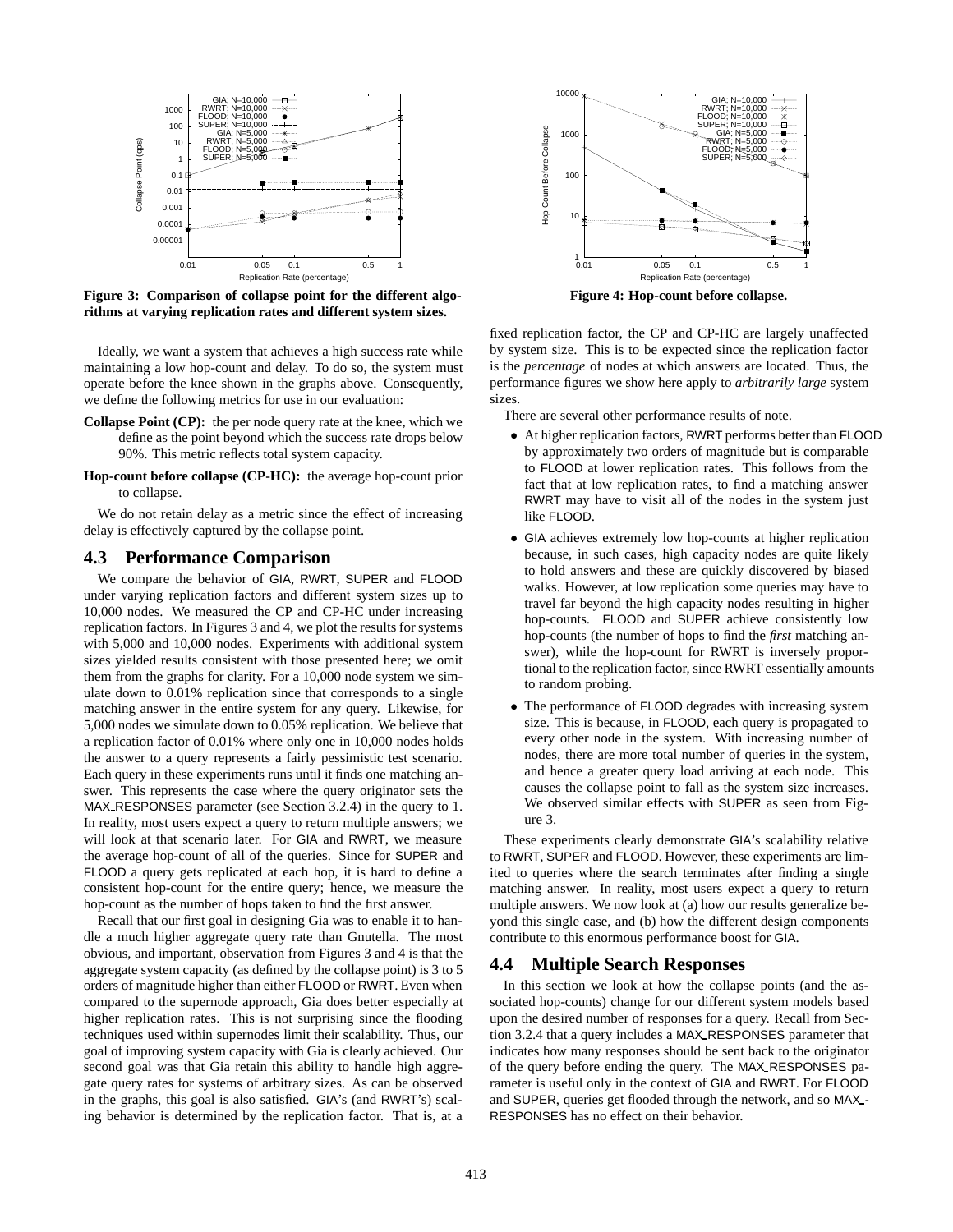| Algorithm           | Collapse Point | Hop-count |
|---------------------|----------------|-----------|
| GIA                 |                | 15.0      |
| $GIA - OHR$         | 0.004          | 8570      |
| $GIA - BIAS$        |                | 24.0      |
| <b>GIA - TADAPT</b> | ገ 2            | 133.7     |
| <b>GIA - FLWCTL</b> |                | 15.1      |

| Algorithm            | Collapse Point | Hop-count |
|----------------------|----------------|-----------|
| <b>RWRT</b>          | 0.0005         | 978       |
| $RWRT + OHR$         | 0.005          | 134       |
| <b>RWRT + BIAS</b>   | 0.0015         | 997       |
| <b>RWRT + TADAPT</b> | 0.001          | 1129      |
| <b>RWRT + FLWCTL</b> | 0.0006         | 957       |

**Table 4: Factor analysis for** GIA **and** RWRT **with 10,000 modes and 0.1% replication. We measure** GIA **with each of the following components removed, and** RWRT **with each of those components added: one-hop replication (**OHR**), biased random walks (**BIAS**), topology adaptation (**TADAPT**), and flow-control (**FLWCTL**)**

| Repl.  | MAX.  | GIA                  | <b>RWRT</b>          | <b>FLOOD</b> | <b>SUPER</b> |
|--------|-------|----------------------|----------------------|--------------|--------------|
| factor | RESP. | $CP$ ( $CP$ - $HC$ ) | $CP$ ( $CP$ - $HC$ ) | CP           | CР           |
| 1%     |       | 350                  | 0.005                | 0.00025      | 0.015        |
|        |       | (1.4)                | (98.7)               |              |              |
| 1%     | 10    |                      | 0.0004               | 0.00025      | 0.015        |
|        |       | (12.5)               | (1020)               |              |              |
| 1%     | 20    | 2.5                  | 0.00015              | 0.00025      | 0.015        |
|        |       | (28)                 | (2157)               |              |              |

**Table 2: CP decreases with increasing numbers of requested answers (**MAX RESPONSES**). The corresponding hop-counts before collapse for each case are shown in parentheses. Since hopcounts are ambiguous for** FLOOD **and** SUPER **when there are multiple responses, we ignore CP-HC for those cases.**

| Repl.   | MAX.             | GIA | <b>RWRT</b> | <b>FLOOD</b> | <b>SUPER</b> |
|---------|------------------|-----|-------------|--------------|--------------|
| factor  | <b>RESPONSES</b> | CP  | СP          | CP           | CP           |
| 1%      | 10               |     | 0.0004      | 0.00025      | 0.015        |
| $0.1\%$ |                  |     | 0.0005      | 0.00025      | 0.015        |
| 1%      | 20               | 2.5 | 0.00015     | 0.00025      | 0.015        |
| 0.05%   |                  | 2.5 | 0.00015     | 0.00025      | 0.015        |

**Table 3: A search for** *k* **responses at** *r***% replication is equivalent** to one for a single answer at  $\frac{r}{k}$ % replication.

Table 2 shows the CP for all four system models for a 10,000 node system at a replication factor of 1%. For RWRT and GIA, higher values of MAX RESPONSES imply that the query needs to search through the network longer before it ends. This results in a higher effective hop-count for each query and as a result causes each query to utilize more of the available system capacity. As shown by the CP values in the table, this effectively reduces the overall system capacity. As expected, varying MAX RESPONSES has no effect on the SUPER and FLOOD models.

As seen earlier in Figure 3, the collapse point also depends on the replication factor. When files are replicated at fewer nodes, queries must on average visit more nodes to find them. As a result, the collapse point drops with decreasing replication factors. In fact, we find that the performance of a query for *k* MAX RESPONSES at a replication factor of *r* is equivalent to that of a query for a single response at a correspondingly lower replication factor of  $\frac{r}{k}$ . This is depicted in Table 3. With all four system models, searching for 10 answers at a replication factor of 1.0% yields a CP almost identical to that obtained by searching for a single answer at a replication factor of 0.1%. Likewise, searching for 20 answers at 1% replication yields the same CP as searching for a single answer at 0.05% replication.

Given this result, we model the rest of our GIA and RWRT simulations for simplicity with searches that terminate after finding the first answer for their queries. This does not change the nature of our results but makes it simpler to analyze the system and is sufficient to bring out the significant differences between the various designs.

#### **4.5 Factor Analysis**

Our results in Section 4.3 indicate that GIA outperforms RWRT, SUPER and FLOOD by several orders of magnitude in terms of the query load that it can successfully sustain. We now turn our attention to looking at how the individual components of GIA (topology adaptation, flow control, one-hop replication, and biased random walks) influence this performance gain. Many researchers have proposed schemes for improving Gnutella's scalability that use one or more of the GIA components. What distinguishes GIA from most other schemes is the combination of all of the components into a comprehensive system design that, unlike previous work, adapts each component to be "capacity-sensitive".

In this section, we show that it is not any single component, but in fact, the *combination* of them all that provides GIA this large performance advantage. We show that each of GIA's design components is vital to its performance, and yet, the addition of any single GIA component to RWRT does not significantly close the performance gap between GIA and RWRT. We do not consider FLOOD since the primary design leap from FLOOD to GIA is in the transition from the use of floods to the use of random walks, the effect of which is already captured by the basic RWRT. Similarly, SUPER is just one step toward the GIA design that includes some amount of one-hop replication and an ad-hoc awareness of node heterogeneity. Here, we instead examine the performance of GIA upon removing each of its four design components one at a time and compare it to the behavior of RWRT if we were to add those design components to it one at a time.

Table 4 shows the result of this factor analysis for 10,000 nodes at a replication of 0.1%. At first glance, one may conclude that GIA gets most of its performance gain from the one-hop replication, since removing one-hop replication from GIA severely impacts its performance. However, adding one-hop replication to RWRT only improves the CP by a single order of magnitude while GIA as a whole offers a CP that is over four orders of magnitude greater than with RWRT. It is the combination of topology adaptation, biased-random walks and flow-control in addition to the one-hop replication that gives GIA its enormous performance gain over RWRT.

Biasing the random walk appears to be of little consequence to GIA's performance. This is because at high query loads (*i.e.,* close to CP), the flow-control component serves to divert load towards any available capacity (which is typically in the high capacity nodes), and thus functions akin to the biased walks. However, under lower query loads, when all nodes are lightly loaded, it is the biased walk that helps to direct queries rapidly to high capacity nodes.

#### **4.6 Effect of Heterogeneity**

Since GIA is explicitly designed to be sensitive to node capacities, we now examine the impact of heterogeneity on system performance. Table 5 compares the performance of GIA and RWRT with node capacities drawn from the Gnutella-like capacity distribution to the case where all nodes have identical capacities equal to the av-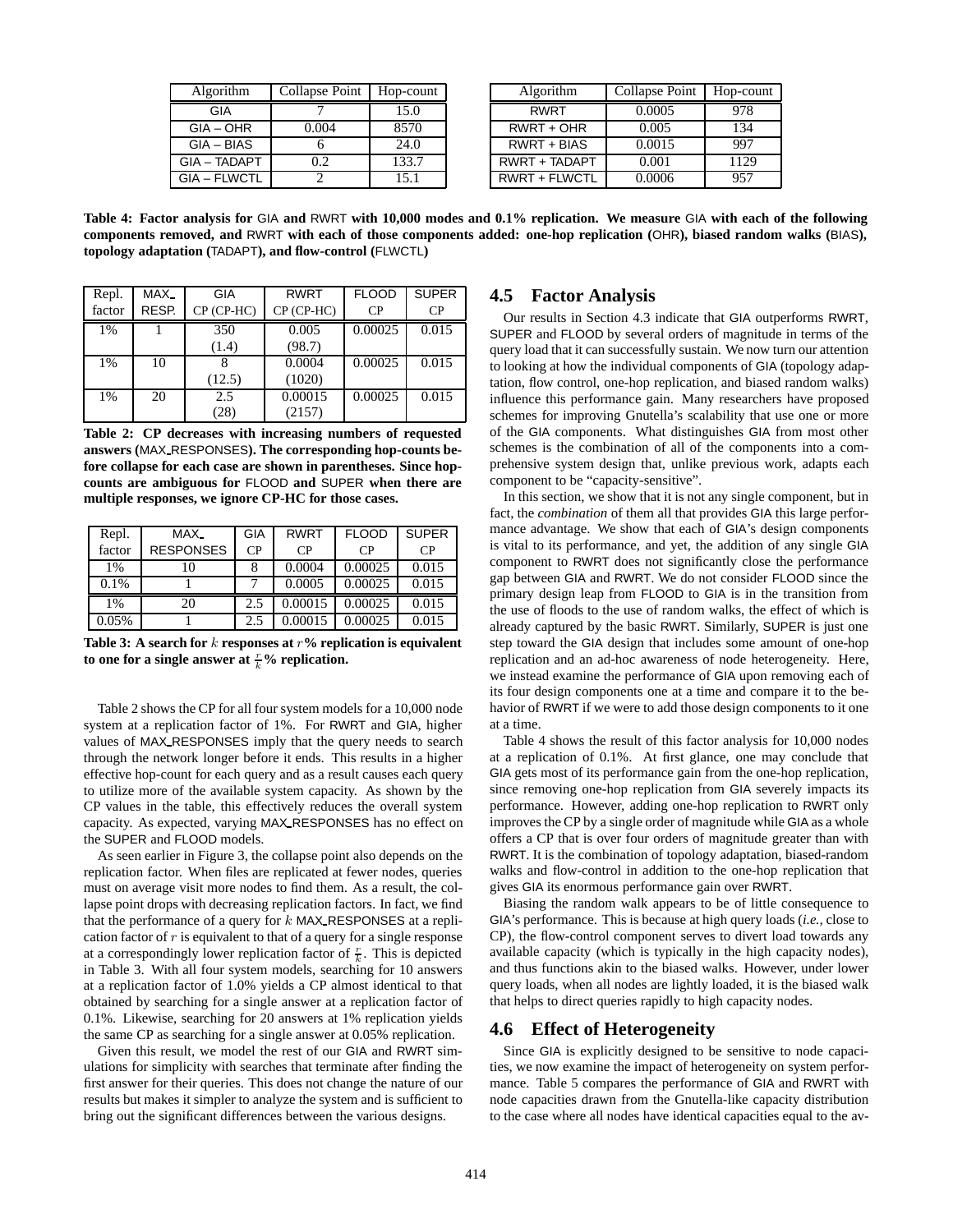| Algorithm             | Collapse Point | Hop-count |
|-----------------------|----------------|-----------|
| GIA w/ Gnutella       |                | 15.0      |
| capacity distribution |                |           |
| $GIA \, w /$ uniform  | 2              | 46.0      |
| capacity distribution |                |           |
| RWRT w/ Gnutella      | 0.0005         | 978       |
| capacity distribution |                |           |
| RWRT w/ uniform       | 0.0525         | 987       |
| capacity distribution |                |           |

**Table 5: Impact of heterogeneity; 10,000 nodes, 0.1% replication**

erage node capacity from the Gnutella distribution. The CP in GIA improves when nodes have heterogeneous capacities. In contrast, we see that RWRT is not tolerant of heterogeneity and the CP drops by over two orders of magnitude relative to the uniform capacity case. While the CP-HC remains the same for RWRT in both cases (as one would expect), the hop-count for GIA drops since the biased random walks start directing queries towards the high-capacity nodes.

#### **4.7 Robustness**

Our results so far have shown that Gia performs significantly better than previous unstructured P2P file sharing systems. In this section, we show that Gia can sustain this performance in the face of node failures.

*Node failure model.* We model node failures by assigning each node an up-time picked uniformly at random from [0, MAXLIFE-TIME] where MAXLIFETIME is a simulation parameter. When a node's up-time expires, the node *resets*. That is, it disconnects from its neighbors, shuts down, and immediately rejoins the system by connecting initially to a random number of neighbors. This is similar to modeling existing nodes shutting down and leaving the system while other new nodes are simultaneously joining the system. When a node shuts down, any queries it has queued locally are dropped and resumed by the nodes that had originally generated them.<sup>10</sup> Finally, as nodes join and leave the system, the topology adaptation overhead is captured by the fact that each node's adaptation operations consume capacity within the node.

Figures 5 and 6 plot the CP and CP-HC, respectively, for a 10,000 node Gia system under increasing MAXLIFETIME. We see that, relative to the static case, the CP drops by approximately an order of magnitude as the MAXLIFETIME is reduced to 10.0 time units, while the hop-count rises by approximately a factor of five. Note that at a MAXLIFETIME of 10 time units, approximately 20% of the nodes reset in *every* time unit.<sup>11</sup> Even under this extremely stressful test, GIA's performance drops only by less than one order of magnitude. This is still an improvement of 2-4 orders of magnitude over RWRT, SUPER and FLOOD *under static conditions*.

#### **4.8 File Downloads**

The results presented above indicate that Gia can support significantly higher query loads than previously proposed approaches for distributed file searching and can maintain this performance advantage even in the face of high node churn. Gia's dramatic performance improvement stems from its unique combination of design components and its ability to funnel work to high capacity nodes in the system.

Our results thus lead us to conclude that search in decentralized



**Figure 5: Collapse Point under increasing** MAXLIFETIME **for a 10,000 node GIA system**



**Figure 6: Hop Count under increasing** MAXLIFETIME **for a 10,000 node GIA system**

P2P systems need no longer pose insurmountable scaling problems. If so, we conjecture that the next bottleneck limiting scalability is likely to be the file download process. This will be particularly true if, as recent measurement studies indicate, file sizes continue to increase [21]. We believe that Gia's ability to harness capacity in a manner that is sensitive to the constraints of individual nodes can have a beneficial impact on downloads as well. Even as is, Gia aids downloads to the extent that users are typically directed to a highcapacity copy of a file if one exists. However this advantage is unlikely to be significant unless high capacity nodes also store more files. Thus, for Gia to be able to assist in file downloads, we would have to extend the one-hop replication used in Gia to allow the active replication of the files themselves (rather than simply pointers to files). A simple form of active replication would be for overloaded low capacity nodes to replicate popular files at the higher capacity nodes in their one-hop neighborhood. This can be done in an on-demand fashion where the high-capacity nodes replicate content only when they receive a query and a corresponding download request for that content.

To gauge the extent to which such active replication might be useful, we did a simple calculation of the total capacity of all the nodes at which a given file is available with and without this active replication scheme. The resultant numbers are listed in Table 6. We see that active replication increases the total capacity of nodes serving a given file by a factor of between 38 to 50. This appears promising, although one would need significant more analysis and simulations to validate the usefulness of this approach.

# **5. IMPLEMENTATION AND PRACTICAL DETAILS**

We implemented a prototype Gia client that incorporates all of the algorithms presented in Section 3. The client, which was written in

 $10$ The exact mechanisms for implementing query restart in a real system are discussed in Section 5.3.

<sup>&</sup>lt;sup>11</sup>Compare this to typical Gnutella node life-times of 60 minutes [22].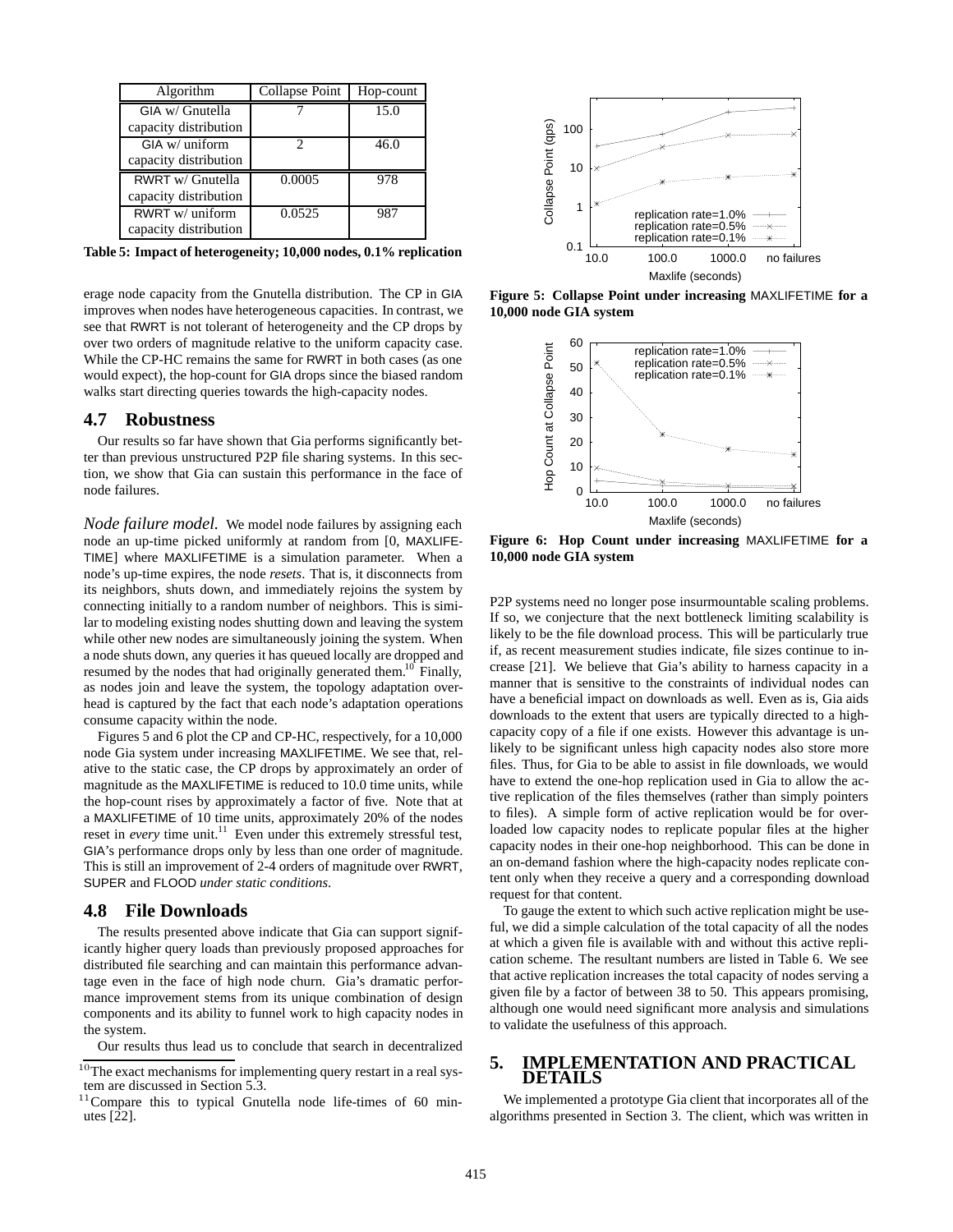| % Replication | Gia   | Gia with active |
|---------------|-------|-----------------|
|               |       | replication     |
| $0.1\%$       | 965   | 48,682          |
| 0.5%          | 4,716 | 213.922         |
| 1.0%          | 9.218 | 352.816         |

**Table 6: Total capacity of all the nodes offering a given file with and without active replication for a 10,000 node GIA network**

| Let $C_i$ represent capacity of node i                |
|-------------------------------------------------------|
| if $num\_nbrs_X < min\_nbrs$ then                     |
| return 0.0                                            |
| $total \leftarrow 0.0$                                |
| for all $N \in neighbors(X)$ do                       |
| $total \leftarrow total + \frac{C_N}{num\_nbrs_N}$    |
| $S \leftarrow \frac{total}{Cv}$                       |
| if $S > 1.0$ or num_nbrs <sub>X</sub> > max_nbrs then |
| $S \leftarrow 1.0$                                    |
| return $S$                                            |

**Algorithm 2:** *satisfaction level*(*X*)

Computes how "satisfied" node *X* is. Returns value between 0.0 and 1.0.  $1.0 \Rightarrow$  node X is fully satisfied, while  $0.0 \Rightarrow$  it is completely dissatisfied. Values in between represent the extent of satisfaction.

C++, provides a command-line-based file sharing interface. In this section, we discuss some of the systems issues that our prototype implementation addresses.

# **5.1 Capacity settings**

In our discussion so far, we have assumed that a node's capacity is a quantity that represents the number of queries that the node can handle per second. For low-bandwidth clients, query processing capacity is limited by the client's access bandwidth. On the other hand, for nodes with high-speed access connections, other issues such as the speed of the CPU, disk latencies, etc. may affect the capacity. Our prototype implementation ignores the effects of CPU speed and disk latency on query capacity. We assume that capacity is a direct function of the access bandwidth. A node can either have its end-user configure its access bandwidth (via a user interface, as is done in many Gnutella clients), or automatically determine the access bandwidth by executing a configuration script that downloads large chunks of data from well-known sites around the Internet and measures the bandwidth based upon the average time taken for the downloads. In addition, the advertised capacity of nodes can be weighted by how long the node has been in the system. This ensures that the well-connected high-capacity core of the network is composed of mostly stable nodes. In future implementations, we plan to experiment with auto-configuration scripts that take into account other factors in addition to network bandwidth and node life-times in order to determine client capacity.

# **5.2 Satisfaction Level: Aggressiveness of Adap- tation**

In Section 3.2.1, we introduced the notion of *satisfaction level* for a client. The satisfaction level determines not only whether or not to perform topology adaptation, but also how frequently it should be executed. It is a function of pre-configured *min nbrs* and *max nbrs* parameters, the node's current set of neighbors, their capacities and their degrees. Neighbors exchange capacity information when they initially connect to each other, and periodically update each other with information about their current degree. Algorithm 2 shows the steps involved in calculating the *satisfaction level*(). It is essentially a measure of how close the sum of the capacities of all



**Figure 7:** Adaptation Interval: A plot of the function  $I = T \times K^{-(1-S)}$ , where  $S = \text{satisfactor\_level}()$ ,  $T = \text{maximum}$  interval between adaptation iterations and  $K = \text{sensitivity}$  to **interval between adaptation iterations, and**  $K =$  sensitivity to *satisfaction\_level* $()$ . In this figure, we set  $T = 10$ *seconds* and **plot curves for adaptation interval versus satisfaction level for different values of** *K***.**

of a node's neighbors (normalized by their degrees) is to the node's own capacity. Thus a high capacity neighbor with a low degree contributes more to our satisfaction level than another neighbor with the same capacity but a much higher degree. The intuition behind this is that a node with capacity *C* will forward approximately *C* queries per unit time at full load and needs enough outgoing capacity from all of its neighbors to handle that load. In addition to the factors discussed above, a number of other parameters may be used to compute the satisfaction level, for example, the load on a node's neighbors, network locality, etc. However, for our prototype, we rely only on node capacity and degree to compute the satisfaction level.

The satisfaction level is key to deciding how often a node should conduct its local topology adaptation. Nodes with low satisfaction levels perform topology adaptation more frequently than satisfied nodes. We use an exponential relationship between the satisfaction level, *S*, and the adaptation interval, *I*:  $\overline{I} = T \times K^{-(1-S)}$ , where *T* is the maximum interval between adaptation iterations, and *K T* is the maximum interval between adaptation iterations, and *K* represents the aggressiveness of the adaptation. After each interval *<sup>I</sup>*, if a node's satisfaction level is *<sup>&</sup>lt;* 1*.*0, it attempts to add a new neighbor. Once a node is fully satisfied, it still continues to iterate through the adaptation process, checking its satisfaction level every *T* seconds.

Figure 7 shows how the aggressiveness factor *K* affects the adaptation interval. As expected, when a node is fully satisfied  $(S =$ 1*.*0), the adaptation interval is *<sup>T</sup>* irrespective of the value of *<sup>K</sup>*. As the level of satisfaction decreases, the adaptation interval becomes shorter. For the same satisfaction level, higher values of *K* produce shorter intervals and hence cause a more aggressive (*i.e.,* quicker) response. In Section 5.4 we look at how the rate of topology adaptation changes in a real system with different values of *K*.

# **5.3 Query resilience**

As described earlier, the Gia search protocol uses biased random walks to forward queries across the network. One of the drawbacks of using a random walk instead of flooding is that it is much more susceptible to failures in the network. If a node receives a query and dies before it can forward the query to a neighbor, that query is lost forever. This is in contrast to flooding where a query gets replicated many times, and so even if a node dies without forwarding a query, there is a good chance that other copies of the query still exist in the system.

To overcome this problem, we rely on query keep-alive messages. Query responses sent back to the originator of the query act as implicit keep-alives. In addition, if a query is forwarded enough times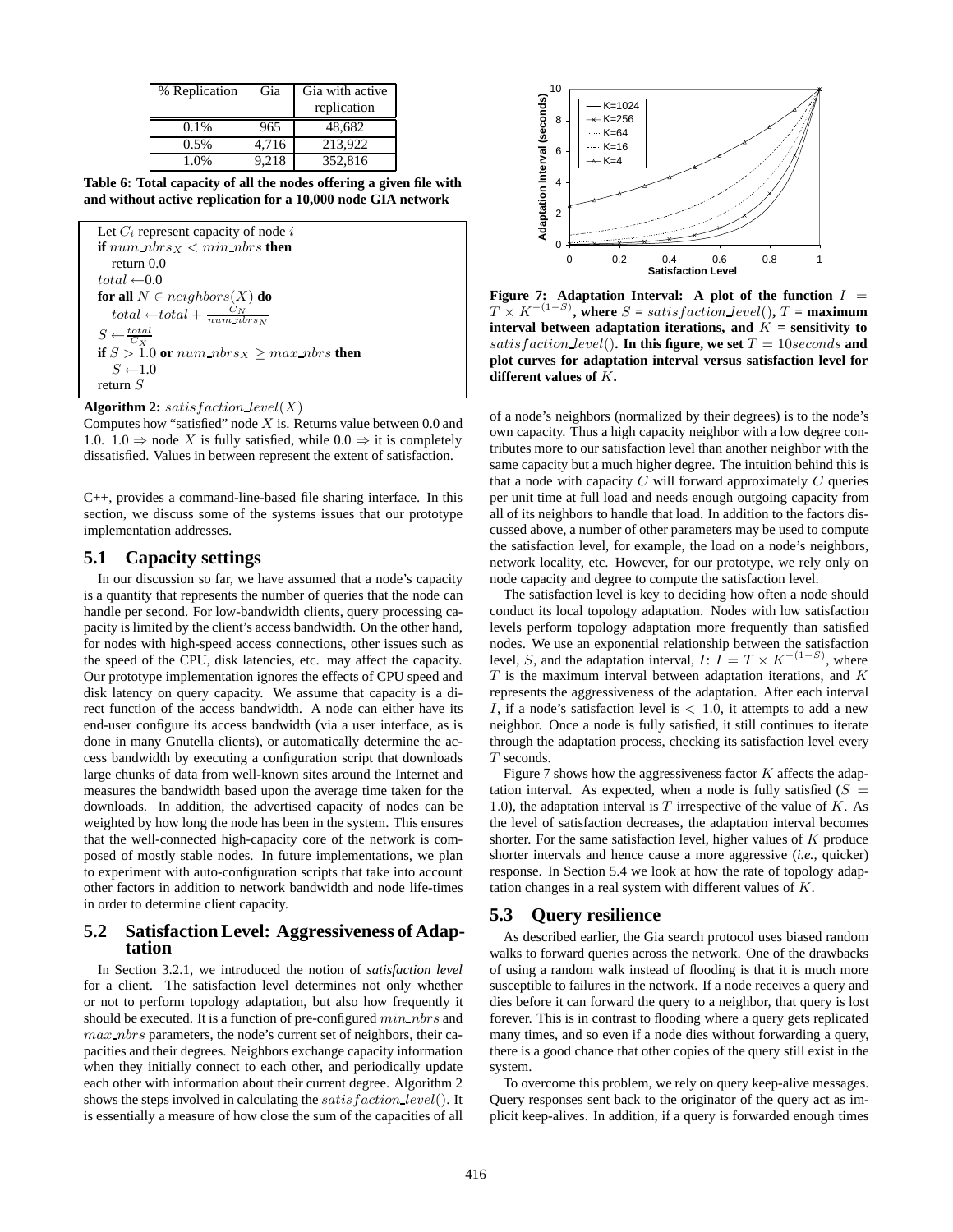

**Figure 8: Progress of topology adaptation for an 83-node topology over time. The graph shows changes in the number of neighbors of four nodes (each with different capacities).**

without sending any response, we send back an explicit keep-alive message. This is implemented as a dummy query response message that has no actual matches. If the query originator does not receive any responses or keep-alive messages for a while, it can re-issue the query.

Yet another problem arises from the fact that responses are typically forwarded along the same path that the query originally arrived from. If one of the nodes in the query path dies or the topology changes due to adaptation before the responses for the query are sent back, then those responses will be dropped. When a node dies and causes responses to be dropped, the query originator will notice it because of the absence of keep-alive responses. Thus, it can reissue the query if necessary. On the other hand, topology adaptation is a controlled process and hence we can do better than wait for a timeout. When a connection is dropped as a result of a topology adaptation decision, the connection is not closed for some time later. It stops accepting any more incoming queries, but continues to forward any lingering query responses that need to be sent along that path.

#### **5.4 Deployment**

We deployed our prototype implementation on PlanetLab [17], a wide-area service deployment testbed spread across North America, Europe, Asia, and the South Pacific. To test the behavior of our algorithms in the face of diversity, we artificially introduced heterogeneity into the system by explicitly setting the capacities of the individual nodes. These experiments are by no means meant to stress all of the various components of the Gia system. We present them here as a set of early results that demonstrate the viability of this approach in an actual deployment.

We instantiated Gia clients on 83 of the PlanetLab nodes with a range of capacities. We allowed the system to run for 15 minutes before shutting down the clients. Over the course of the experiment, we tracked changes in the Gia topology to evaluate the behavior of the topology adaptation process. Figure 8 shows the changes over time to the neighborhood of each of four different nodes. These nodes were picked randomly from four capacity classes (1x, 10x, 100x, and 1000x). We notice that initially when the nodes are all "dissatisfied," they quickly gather new neighbors. The rate of topology adaptation slows down as the satisfaction level of the nodes rises and the topology eventually stabilizes to its steady state.

In the above experiment, the 1000x capacity node takes approximately 45 seconds to reach its steady state. This time interval is closely tied to the level of aggressiveness used in the topology adaptation. Recall that the adaptation interval *I* is a function of the node's satisfaction level *S*, and its aggressiveness factor *K*: *I* =  $T * K^{- (1-S)}$ . In the above experiment, we set *T* to 10 seconds



**Figure 9: Progress of topology adaptation for a** 1000x **capacity node over time. The graph shows changes in the number of neighbors of a node over different runs of the experiment, each with a different value of** *K* **for the adaptation interval function.**

and *K* to 256. We ran other experiments to see how the responsiveness of the topology adaptation changes with different values of *K*. Figure 9 shows the behavior of a 1000x capacity node for different values of *K*. As can be seen from the figure, the topology adaptation does respond to changes in *K*, and is less aggressive when we ramp down the value of *K*. Thus, this parameter gives us a knob with which we can trade off the speed at which nodes attain their target topology to the rate of churn in the overall network.

# **6. RELATED WORK**

We now look at some of the related research in this area. Since the rise and fall of Napster, many decentralized P2P systems have been proposed. Gnutella pioneered this approach, and on its footsteps many other networks such as KaZaA [24] have emerged. Although the notion of supernodes (nodes with better bandwidth connectivity) used by KaZaA and the latest versions of Gnutella helps to improve the performance of the network, it is still limited by the flooding used for communication across supernodes. Moreover, unlike Gia, the supernode approach makes just a binary decision about a node's capacity (supernode or not) and to our knowledge has no mechanisms to dynamically adapt the supernode-client topologies as the system evolves.

Numerous researchers have performed extensive measurement studies of P2P infrastructures. For example, Saroiu *et al.* [22] studied the bandwidth, latency, availability, and file sharing patterns of the nodes in Gnutella and Napster. Their study highlighted the existence of significant heterogeneity in both systems. Based on this fact, Gia is designed to accommodate heterogeneity and avoid overloading the less capable nodes in the network. Other measurement studies include [23] which shows that there exists extreme heterogeneity in the traffic volumes generated by hosts within a P2P network and that only a small fraction of hosts are stable and persist in the P2P network over long periods of time.

In addition to the work described in Section 1 [1, 12, 16], there have been other proposals for addressing the scaling problems of Gnutella. Krishnamurthy *et al.* [10] proposed a cluster-based architecture for P2P systems (CAP), which uses a network-aware clustering technique (based on a central clustering server) to group hosts into clusters. Each cluster has one or more delegate nodes that act as directory servers for the objects stored at nodes within the same cluster. In some sense, the high capacity nodes in Gia provide functionality similar to that of delegate nodes. However, unlike CAP, Gia adapts its topology to cluster around high-capacity nodes in a fully decentralized manner and explicitly takes node capacity into account in all facets of its design.